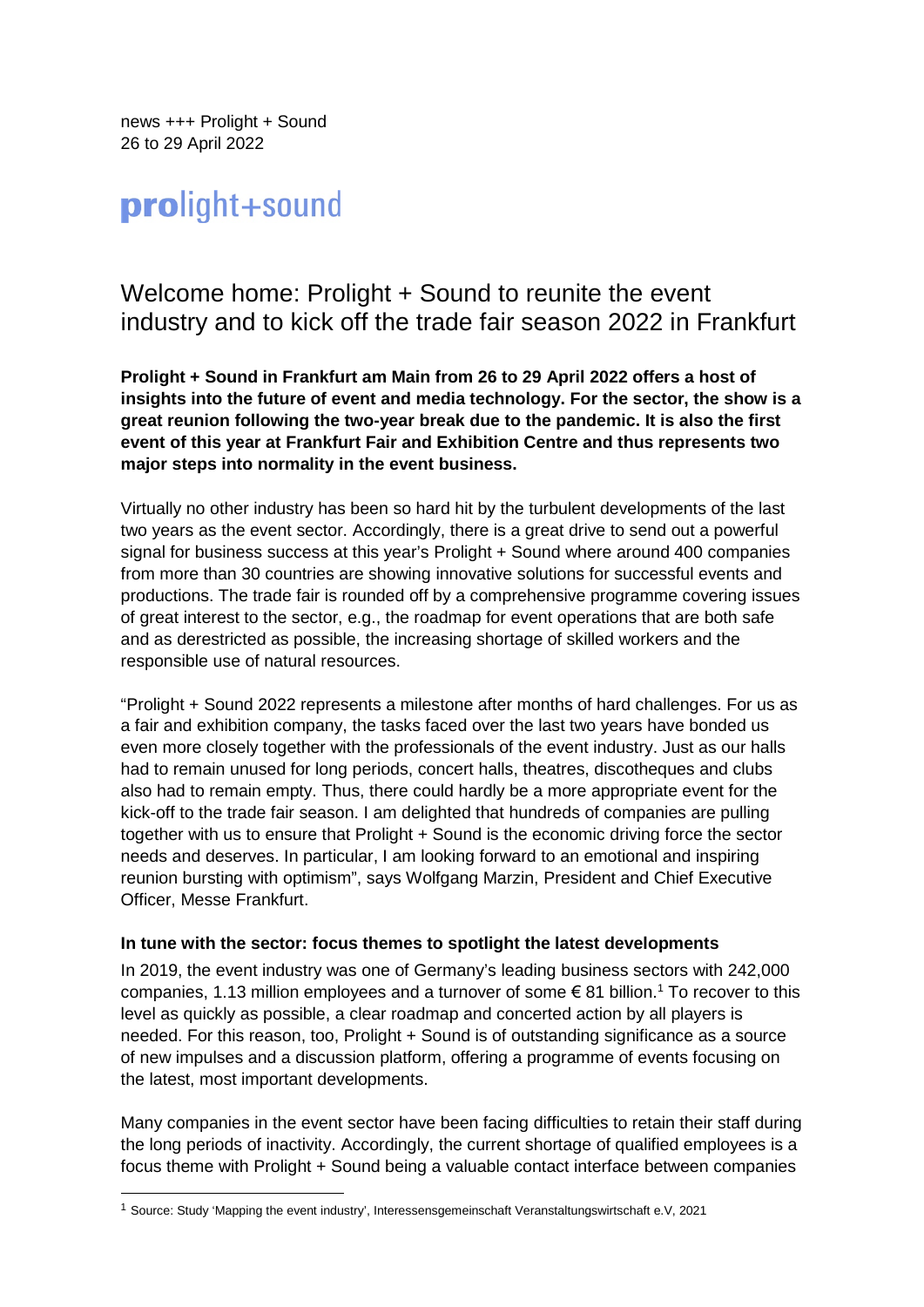and talents. A *Job Market*, where companies can enter into direct contact with potential employees, has been organised in close cooperation with the German Entertainment Technology Association (VPLT) in the *Future Hub* area. Immediately adjacent is the *Campus*, where universities and academies present career scenarios in the event industry. Additionally, the Prolight + Sound conference programme takes a close look at future perspectives for education and training.

Another focus is the safe execution of events. In addition to new standards for accident prevention, the conference programme revolves around effective infection protection and hygiene concepts. The *International Event Safety Conference* at Prolight + Sound on 27 April presents the most effective measures and underscores the sector's commitment to generating the highest level of trust among visitors, employees and performers.

The ecological balance and energy consumption are playing a more decisive role than ever before and are an important criterion for economic event operations. This development holds a prominent position at Prolight + Sound 2022 with the introduction of the first *Green Event Day* on 27 April, a thematic day focusing on sustainability at. The programme with keynote speeches, panel discussions and best-practice examples has been developed in close collaboration with the European Event Centres Association (EVVC) and with the support of the VPLT. Additionally, the exhibition stands of exhibitors offering particularly environmentally-friendly solutions are specially marked to reflect this.

### **Event industry rises to the challenges**

Despite the optimistic spirit prevailing, the developments of past months continue to have a significant impact. Many of the sector's companies are still suffering from economic pressures, not to mention the renewed corona restrictions in China, the war in Ukraine and its ramifications. As the leading international trade fair for event and media technology, Prolight + Sound naturally reflects these special circumstances. Consequently, the hall layout is more compact than at the last edition: this year, the show is being held in Halls 11.0, 12.0, 12.1, as well as the 'Portalhaus' and the outdoor exhibition area.

In these challenging times, Prolight + Sound is backed by a great industry support. Europe's leading companies are particularly well represented and taking advantage of the multifarious presentation options offered at the fair. In particular, a continuously positive development is to be seen in the field of theatre and stage technology, a segment that has been one of the principle driving forces of growth in the past. This year, Prolight + Sound is covering the product area more comprehensively than ever before and, for the first time, welcomes all key players.

With special features, such as the new *Performance + Production Hub*, Prolight + Sound also represents a home for exhibitors and professionals from the music production and digital live performance segments. Many top brands from this field are showing innovative sound tools alongside a wide-ranging programme of workshops and showcases. Among those taking part are leading figures from the scene, such as ESKEI83, familiar to many as the tour DJ of the 'Fantastische Vier' hip-hop band, and Josi Miller, one of the most popular female artists on the scene today. Against this background, Prolight + Sound also invites musicians with a specialist interest in production and live performance to attend the show as trade visitors.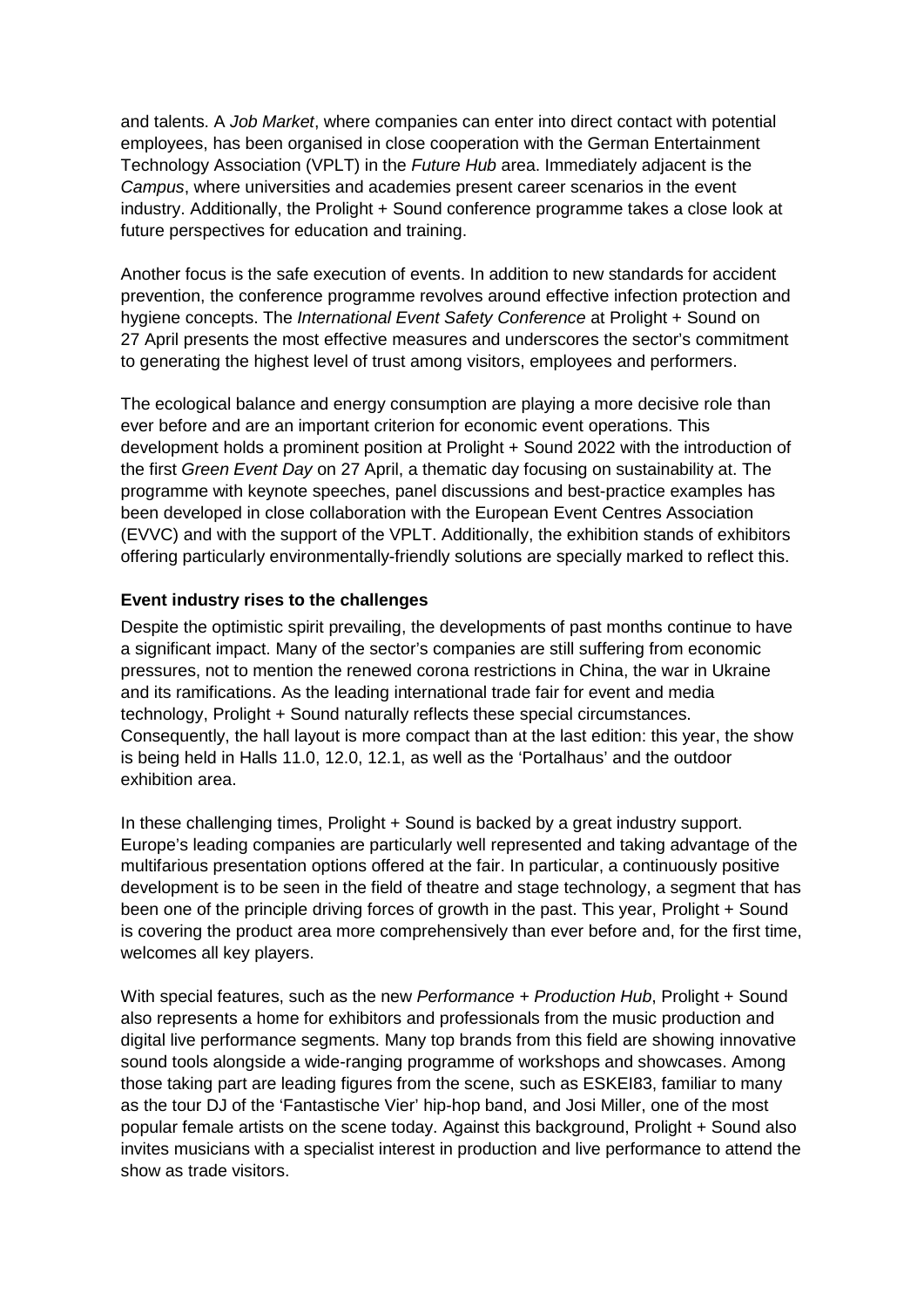Visitors with a valid admission ticket can participate in all lectures, workshops and product demonstrations with no extra charge.

Full details about Prolight + Sound can be found at [www.prolight-sound.com.](http://www.prolight-sound.com/)

As an international trade fair brand, Prolight + Sound is represented by events in Germany, China and Dubai. For further information about the global activities of Prolight + Sound, please go to [www.prolight-sound.com/weltweit.](http://www.prolight-sound.com/weltweit)

#### **Facts about the event:**

| Exhibitors:               | 391                          |
|---------------------------|------------------------------|
| Exhibitor nations:        | 32                           |
| International exhibitors: | 44 %                         |
| Exhibition space (gross): | 55,000 $m2$                  |
| Top 5 exhibitor nations:  | Germany, Netherlands, United |
|                           | Kingdom, Italy, France       |

#### **Press releases & images:**

[www.prolight-sound.com/press](http://www.prolight-sound.com/presse) 

#### **Social media:**

- [www.facebook.com/prolightsoundfrankfurt/](http://www.facebook.com/prolightsoundfrankfurt/)
- [www.twitter.com/pls\\_frankfurt](http://www.twitter.com/pls_frankfurt)
- [www.instagram.com/pls\\_frankfurt](http://www.instagram.com/pls_frankfurt)
- [www.youtube.com/plsfrankfurt](http://www.youtube.com/plsfrankfurt)
- [www.prolight-sound.com/linkedin](http://www.prolight-sound.com/linkedin)



#### **Contact:**

Johannes Weber Tel.: +49 69 75 75-6866 johannes.weber@messefrankfurt.com

Messe Frankfurt Exhibition GmbH Ludwig-Erhard-Anlage 1 60327 Frankfurt am Main

www.messefrankfurt.com

#### **Background information on Messe Frankfurt**

The Messe Frankfurt Group is the world's largest trade fair, congress and event organiser with its own exhibition grounds. The Group employs approximately 2,300\* people at its